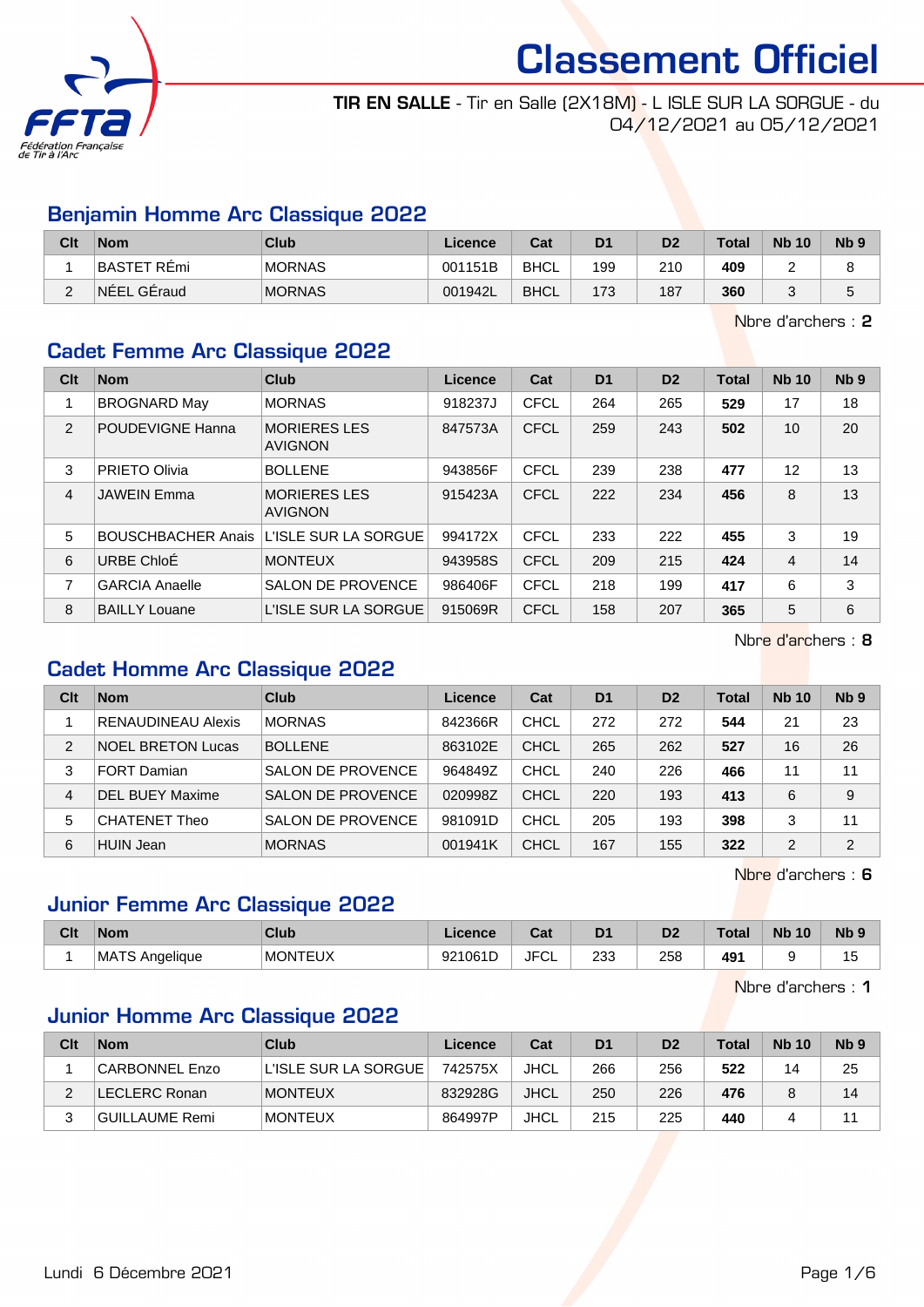

#### TIR EN SALLE - Tir en Salle (2X18M) - L ISLE SUR LA SORGUE - du 04/12/2021 au 05/12/2021

#### Junior Homme Arc Classique 2022 (Suite)

| Clt | <b>Nom</b>         | <b>Club</b>              | Licence | <b>Take</b><br>⊍aι | D <sup>1</sup> | D2  | <b>Total</b> | <b>N<sub>b</sub></b><br>10 | N <sub>b</sub> <sub>9</sub> |
|-----|--------------------|--------------------------|---------|--------------------|----------------|-----|--------------|----------------------------|-----------------------------|
|     | <b>AUPY Marius</b> | <b>ST MARTIN DE CRAU</b> | 791376S | JHCL               | 190            | 160 | 350          |                            |                             |

Nbre d'archers : 4

#### Senior 1 Femme Arc Classique 2022

| Clt | <b>Nom</b>             | Club                       | Licence | ◠∼<br>va | D <sub>1</sub> | D2  | <b>Total</b> | <b>Nb 10</b> | Nb ! |
|-----|------------------------|----------------------------|---------|----------|----------------|-----|--------------|--------------|------|
|     | <b>COURATIER Chloe</b> | LA SORGUE<br>' 'ISLE SUR L | 915111L | S1FCL    | 213            | 230 | 443          | u            |      |

Nbre d'archers : 1

## Senior 1 Homme Arc Classique 2022

| Clt | <b>Nom</b>              | Club                 | Licence | Cat                | D <sub>1</sub> | D <sub>2</sub> | <b>Total</b> | <b>Nb 10</b> | Nb <sub>9</sub> |
|-----|-------------------------|----------------------|---------|--------------------|----------------|----------------|--------------|--------------|-----------------|
|     | MAGLIOZZI Philippe      | L'ISLE SUR LA SORGUE | 688420H | S <sub>1</sub> HCL | 264            | 258            | 522          | 16           | 22              |
| 2   | <b>MISENE Lilian</b>    | MIRAMAS CRAU         | 718452B | S <sub>1</sub> HCL | 249            | 248            | 497          | 9            | 22              |
| 3   | OMBRY Theo              | <b>MONTEUX</b>       | 823114P | S <sub>1</sub> HCL | 234            | 242            | 476          | 5            | 19              |
| 4   | <b>CHARRIERE</b> Morgan | <b>ARLES</b>         | 771266H | S <sub>1</sub> HCL | 210            | 222            | 432          | 5            | 7               |
| 5   | <b>ISOARD Matthieu</b>  | <b>MALLEMORT</b>     | 763145F | S <sub>1</sub> HCL | 208            | 219            | 427          | 8            | 4               |
| 6   | <b>SINARDET Nicolas</b> | <b>ARLES</b>         | 406541T | S <sub>1</sub> HCL | 176            | 194            | 370          |              | 9               |

Nbre d'archers : 6

#### Senior 2 Femme Arc Classique 2022

| Clt | <b>Nom</b>               | Club                 | Licence | Cat                | D <sub>1</sub> | D <sub>2</sub> | Total | <b>Nb 10</b> | N <sub>b</sub> <sub>9</sub> |
|-----|--------------------------|----------------------|---------|--------------------|----------------|----------------|-------|--------------|-----------------------------|
|     | <b>DUNEAU Brigitte</b>   | <b>MORNAS</b>        | 836872U | S <sub>2</sub> FCL | 239            | 257            | 496   | 6            | 26                          |
| 2   | <b>VERMONET Laurence</b> | <b>VEDENE</b>        | 924618V | S <sub>2</sub> FCL | 241            | 237            | 478   | 9            | 18                          |
| 3   | <b>SERTA Sandrine</b>    | L'ISLE SUR LA SORGUE | 995939T | S <sub>2</sub> FCL | 220            | 223            | 443   | 8            | 13                          |
| 4   | <b>BONNET Celine</b>     | L'ISLE SUR LA SORGUE | 939816P | S <sub>2</sub> FCL | 219            | 224            | 443   | 6            | 14                          |
| 5   | MARGOUJAT Celine         | <b>MORNAS</b>        | 880360N | S <sub>2</sub> FCL | 205            | 199            | 404   | 5            | 11                          |

Nbre d'archers : 5

## Senior 2 Homme Arc Classique 2022

| Clt            | <b>Nom</b>                 | Club              | Licence | Cat                | D <sub>1</sub> | D <sub>2</sub> | <b>Total</b> | <b>Nb 10</b> | Nb <sub>9</sub> |
|----------------|----------------------------|-------------------|---------|--------------------|----------------|----------------|--------------|--------------|-----------------|
|                | <b>MELLEC Fabrice</b>      | <b>MORNAS</b>     | 957966T | S <sub>2</sub> HCL | 269            | 275            | 544          | 22           | 26              |
| 2              | <b>VERMONET Noel</b>       | <b>VEDENE</b>     | 784969C | S <sub>2</sub> HCL | 268            | 272            | 540          | 20           | 25              |
| 3              | <b>VERGE Michael</b>       | <b>MORNAS</b>     | 337816S | S <sub>2</sub> HCL | 265            | 274            | 539          | 17           | 28              |
| $\overline{4}$ | <b>GISBERT Bruno</b>       | <b>VEDENE</b>     | 687030X | S <sub>2</sub> HCL | 270            | 263            | 533          | 18           | 24              |
| 5              | <b>HAMACHER Olivier</b>    | AIX EN PROVENCE   | 975042D | S <sub>2</sub> HCL | 260            | 261            | 521          | 14           | 24              |
| 6              | <b>SUBE Christophe</b>     | <b>CARPENTRAS</b> | 888618P | S <sub>2</sub> HCL | 267            | 237            | 504          | 14           | 17              |
| 7              | <b>RENAUDINEAU Fabrice</b> | <b>MORNAS</b>     | 857098D | S <sub>2</sub> HCL | 247            | 243            | 490          | 10           | 19              |
| 8              | <b>ICARD Daniel</b>        | <b>MONTEUX</b>    | 830567R | S <sub>2</sub> HCL | 242            | 232            | 474          | 9            | 15              |
| 9              | <b>ALTEYRAC Christophe</b> | <b>MONTEUX</b>    | 989981S | S <sub>2</sub> HCL | 239            | 234            | 473          | 7            | 20              |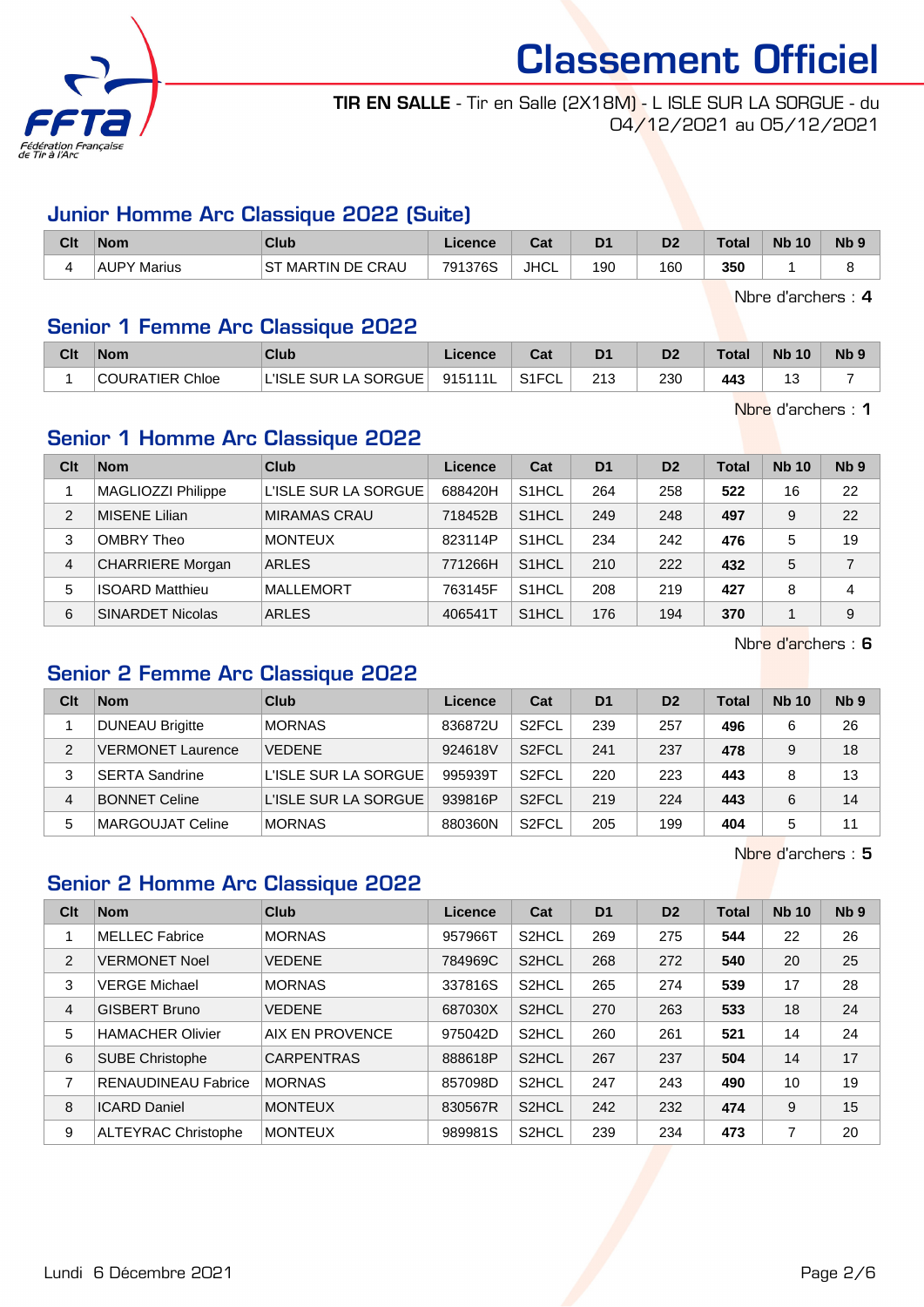

TIR EN SALLE - Tir en Salle (2X18M) - L ISLE SUR LA SORGUE - du 04/12/2021 au 05/12/2021

## Senior 2 Homme Arc Classique 2022 (Suite)

| Clt | <b>Nom</b>                     | Club                 | Licence | Cat                | D <sub>1</sub> | D <sub>2</sub> | <b>Total</b> | <b>Nb 10</b> | N <sub>b</sub> <sub>9</sub> |
|-----|--------------------------------|----------------------|---------|--------------------|----------------|----------------|--------------|--------------|-----------------------------|
| 10  | <b>DUNEAU Felix</b>            | <b>MORNAS</b>        | 836869R | S <sub>2</sub> HCL | 253            | 210            | 463          | 8            | 15                          |
| 11  | <b>BROGNARD Nicolas</b>        | <b>MORNAS</b>        | 932958K | S <sub>2</sub> HCL | 249            | 209            | 458          | 9            | 16                          |
| 12  | <b>BOUSCHBACHER</b><br>Laurent | L'ISLE SUR LA SORGUE | 980664P | S <sub>2</sub> HCL | 233            | 221            | 454          |              | 10                          |
| 13  | <b>THENOT Laurent</b>          | <b>MORNAS</b>        | 015883P | S <sub>2</sub> HCL | 213            | 217            | 430          | 2            | 17                          |

Nbre d'archers : 13

### Senior 3 Femme Arc Classique 2022

| Clt    | <b>Nom</b>      | Club             | Licence | Cat    | D1  | D2  | <b>Total</b> | <b>Nb 10</b> | N <sub>b</sub> <sub>9</sub> |
|--------|-----------------|------------------|---------|--------|-----|-----|--------------|--------------|-----------------------------|
|        | SAGNIER Gisele  | <b>VEDENE</b>    | 947083N | `S3FCL | 250 | 243 | 493          |              | 22                          |
| $\sim$ | PERROT Jocelyne | <b>CHARLEVAL</b> | 436995V | S3FCL  | 225 | 247 | 472          |              | 14                          |

Nbre d'archers : 2

## Senior 3 Homme Arc Classique 2022

| Clt            | <b>Nom</b>                      | Club              | <b>Licence</b> | Cat   | D <sub>1</sub> | D <sub>2</sub> | <b>Total</b> | <b>Nb 10</b>   | N <sub>b</sub> <sub>9</sub> |
|----------------|---------------------------------|-------------------|----------------|-------|----------------|----------------|--------------|----------------|-----------------------------|
| 1              | <b>BARTHELEMY Jean</b><br>Denis | <b>CARPENTRAS</b> | 090279E        | S3HCL | 235            | 232            | 467          |                | 11                          |
| 2              | <b>CAPDEPON Philippe</b>        | <b>VEDENE</b>     | 802904X        | S3HCL | 215            | 247            | 462          | 11             | 15                          |
| 3              | <b>BAILLY Denis</b>             | <b>CARPENTRAS</b> | 337809J        | S3HCL | 227            | 225            | 452          | $\overline{7}$ | 12                          |
| $\overline{4}$ | PEREIRA DA SILVA<br>Daniel      | <b>MORNAS</b>     | 611714G        | S3HCL | 224            | 224            | 448          | 9              | 9                           |
| 5              | SINARDET Jean<br>Francois       | ARLES             | 355622W        | S3HCL | 198            | 228            | 426          | 3              | 16                          |
| 6              | <b>BEAUME Patrick</b>           | <b>MONTEUX</b>    | 645212T        | S3HCL | 160            | 143            | 303          |                | 5                           |

Nbre d'archers : 6

#### Junior Homme Arc à Poulies 2022

| Clt | <b>Nom</b>   | <b>Club</b>       | Licence | Cat         | D <sub>1</sub> | D <sub>2</sub> | <b>Total</b> | <b>Nb 10</b> | Nb <sub>9</sub> |
|-----|--------------|-------------------|---------|-------------|----------------|----------------|--------------|--------------|-----------------|
|     | 'ORUS Nathan | SALON DE PROVENCE | 918625F | <b>JHCO</b> | 263            | 239            | 502          |              | 21<br>ا ب       |
|     | DENE Axel    | <b>VENTABREN</b>  | 890072V | <b>JHCO</b> | 175            | 272            | 447          |              | 27              |

Nbre d'archers : 2

#### Senior 1 Femme Arc à Poulies 2022

| Clt | <b>Nom</b>               | Club                     | Licence | Cat                | D <sub>1</sub> | D <sub>2</sub> | <b>Total</b> | <b>Nb 10</b>   | N <sub>b</sub> <sub>9</sub> |
|-----|--------------------------|--------------------------|---------|--------------------|----------------|----------------|--------------|----------------|-----------------------------|
|     | <b>GIRARD Marion</b>     | <b>ST MARTIN DE CRAU</b> | 781401Z | S <sub>1</sub> FCO | 288            | 293            | 581          | 4 <sup>1</sup> | 19                          |
|     | EYMARD Anais             | IST MARTIN DE CRAU       | 883979X | S <sub>1</sub> FCO | 280            | 281            | 561          | 21             | 39                          |
| っ   | <b>TRUTEAU Eglantine</b> | <b>VENTABREN</b>         | 811710U | S <sub>1</sub> FCO | 275            | 276            | 551          | 14             | 43                          |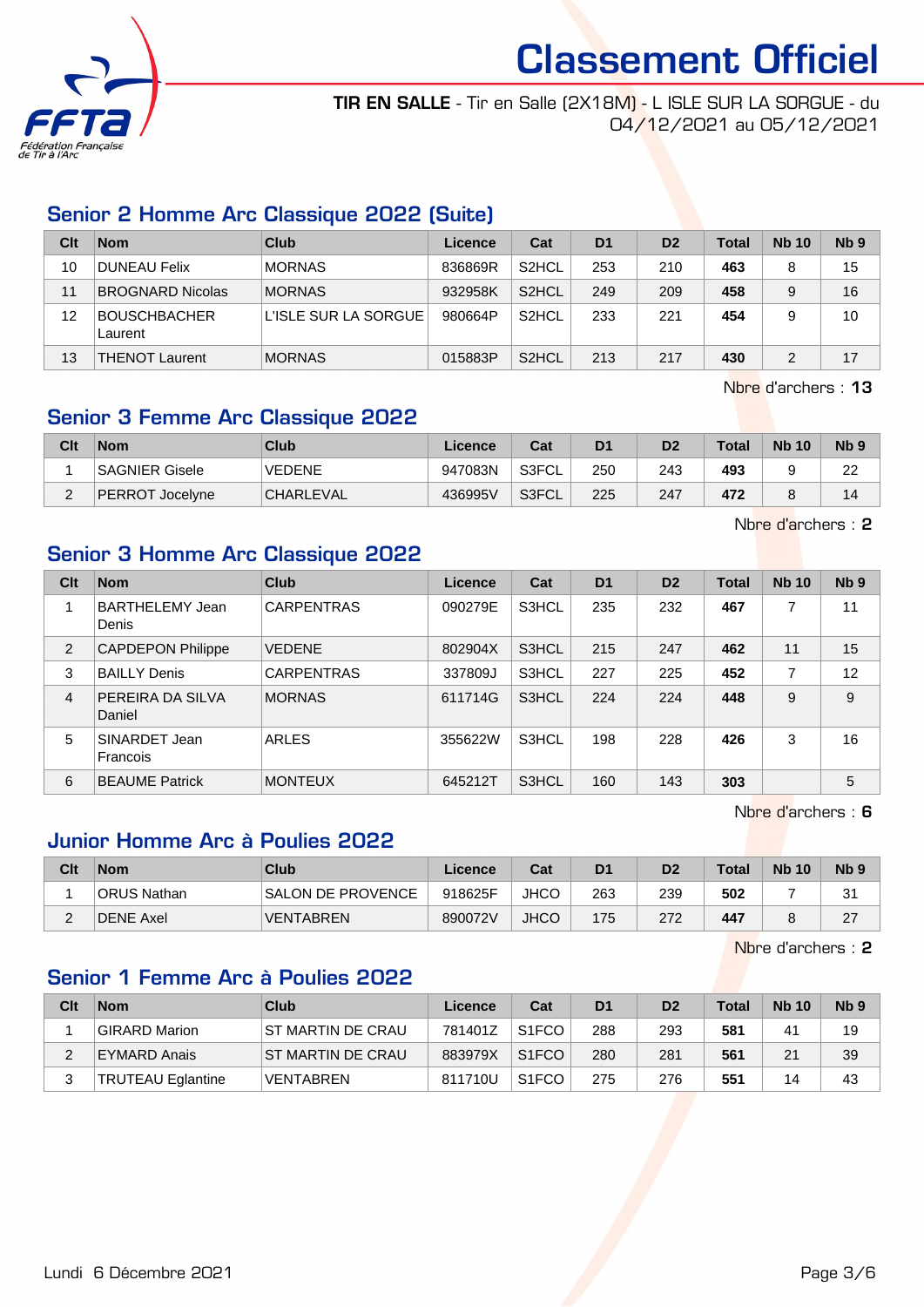

TIR EN SALLE - Tir en Salle (2X18M) - L ISLE SUR LA SORGUE - du 04/12/2021 au 05/12/2021

#### Senior 1 Femme Arc à Poulies 2022 (Suite)

| Clt | <b>Nom</b>    | <b>Club</b>                    | Licence | Cat                | D <sub>1</sub> | D <sub>2</sub> | <b>Total</b> | <b>Nb 10</b> | Nb <sub>5</sub>    |
|-----|---------------|--------------------------------|---------|--------------------|----------------|----------------|--------------|--------------|--------------------|
|     | REGGIANI InÉs | <b>MORIERES LES</b><br>AVIGNON | 793911X | S <sub>1</sub> FCO | 249            |                | 249          |              | $\sim$<br><u>_</u> |

Nbre d'archers : 4

## Senior 1 Homme Arc a Poulies 2022

| Clt            | <b>Nom</b>                 | Club                                 | Licence | Cat                | D <sub>1</sub> | D <sub>2</sub> | <b>Total</b> | <b>Nb 10</b> | N <sub>b</sub> <sub>9</sub> |
|----------------|----------------------------|--------------------------------------|---------|--------------------|----------------|----------------|--------------|--------------|-----------------------------|
|                | PAUNER Joan                | <b>MIRAMAS</b>                       | 367672U | S <sub>1</sub> HCO | 295            | 296            | 591          | 51           | 9                           |
| $\overline{2}$ | <b>PARPILLON Julien</b>    | ST MARTIN DE CRAU                    | 748101D | S <sub>1</sub> HCO | 290            | 293            | 583          | 43           | 17                          |
| 3              | <b>LORTHIOIR Yann</b>      | ST MARTIN DE CRAU                    | 750851T | S <sub>1</sub> HCO | 289            | 292            | 581          | 41           | 19                          |
| 4              | <b>MAESTRE David</b>       | <b>LES PENNES</b><br><b>MIRABEAU</b> | 829048P | S <sub>1</sub> HCO | 286            | 283            | 569          | 29           | 31                          |
| 5              | <b>CARBONNEL Alexandre</b> | L'ISLE SUR LA SORGUE                 | 742573V | S <sub>1</sub> HCO | 284            | 278            | 562          | 24           | 34                          |
| 6              | <b>MAESTRE Anaick</b>      | <b>LES PENNES</b><br><b>MIRABEAU</b> | 829046M | S <sub>1</sub> HCO | 273            | 283            | 556          | 27           | 30                          |

Nbre d'archers : 6

## Senior 2 Femme Arc à Poulies 2022

| Clt | <b>Nom</b>  | Club         | Licence | Cat                | D1  | D <sub>2</sub> | <b>Total</b> | <b>N<sub>b</sub></b><br>10 | N <sub>b</sub> <sub>9</sub> |
|-----|-------------|--------------|---------|--------------------|-----|----------------|--------------|----------------------------|-----------------------------|
|     | FARCI Ilena | MIRAMAS CRAU | 957873S | S <sub>2</sub> FCO | 271 | 256            | 527<br>_     | 10                         | 39                          |

Nbre d'archers : 1

## Senior 2 Homme Arc à Poulies 2022

| Clt            | <b>Nom</b>               | Club                     | Licence | Cat                            | D <sub>1</sub> | D <sub>2</sub> | <b>Total</b> | <b>Nb 10</b> | Nb <sub>9</sub> |
|----------------|--------------------------|--------------------------|---------|--------------------------------|----------------|----------------|--------------|--------------|-----------------|
|                | <b>DESVERNOIS Eric</b>   | <b>SALON DE PROVENCE</b> | 310823B | S <sub>2</sub> H <sub>CO</sub> | 286            | 285            | 571          | 31           | 29              |
| $\overline{2}$ | <b>ARNOUX Christophe</b> | <b>MIRAMAS</b>           | 272954P | S <sub>2</sub> HCO             | 285            | 282            | 567          | 27           | 33              |
| 3              | <b>PARPILLON Max</b>     | ST MARTIN DE CRAU        | 714754G | S <sub>2</sub> H <sub>CO</sub> | 277            | 276            | 553          | 17           | 39              |
| 4              | <b>OLIVE David</b>       | ST MARTIN DE CRAU        | 995307F | S <sub>2</sub> H <sub>CO</sub> | 266            | 270            | 536          | 14           | 36              |
| 5              | <b>MATS</b> Laurent      | <b>MONTEUX</b>           | 981808H | S <sub>2</sub> HCO             | 256            | 268            | 524          | 10           | 32              |
| 6              | <b>JANIAUT Yannick</b>   | <b>SALON DE PROVENCE</b> | 941628J | S <sub>2</sub> H <sub>CO</sub> | 257            | 258            | 515          | 9            | 34              |

Nbre d'archers : 6

## Senior 3 Femme Arc à Poulies 2022

| Clt | <b>Nom</b>                          | Club           | Licence | Cat   | D <sub>1</sub> | D <sub>2</sub> | <b>Total</b> | <b>Nb 10</b> | Nb <sub>9</sub> |
|-----|-------------------------------------|----------------|---------|-------|----------------|----------------|--------------|--------------|-----------------|
|     | PAUNER Regine                       | <b>MIRAMAS</b> | 468585G | S3FCO | 275            | 280            | 555          | 19           | 39              |
|     | <b>PEREIRA DA SILVA</b><br>Patricia | <b>MORNAS</b>  | 611712E | S3FCO | 250            | 242            | 492          |              | 30              |

Nbre d'archers : 2

### Senior 3 Homme Arc à Poulies 2022

|  | <b>Clt</b> | ∣Nom | <b>Club</b> | Licence | Cat | D <sub>1</sub><br>- - | D <sub>2</sub><br>-- | Total | <b>Nb 10</b> | Nb <sub>9</sub> |
|--|------------|------|-------------|---------|-----|-----------------------|----------------------|-------|--------------|-----------------|
|--|------------|------|-------------|---------|-----|-----------------------|----------------------|-------|--------------|-----------------|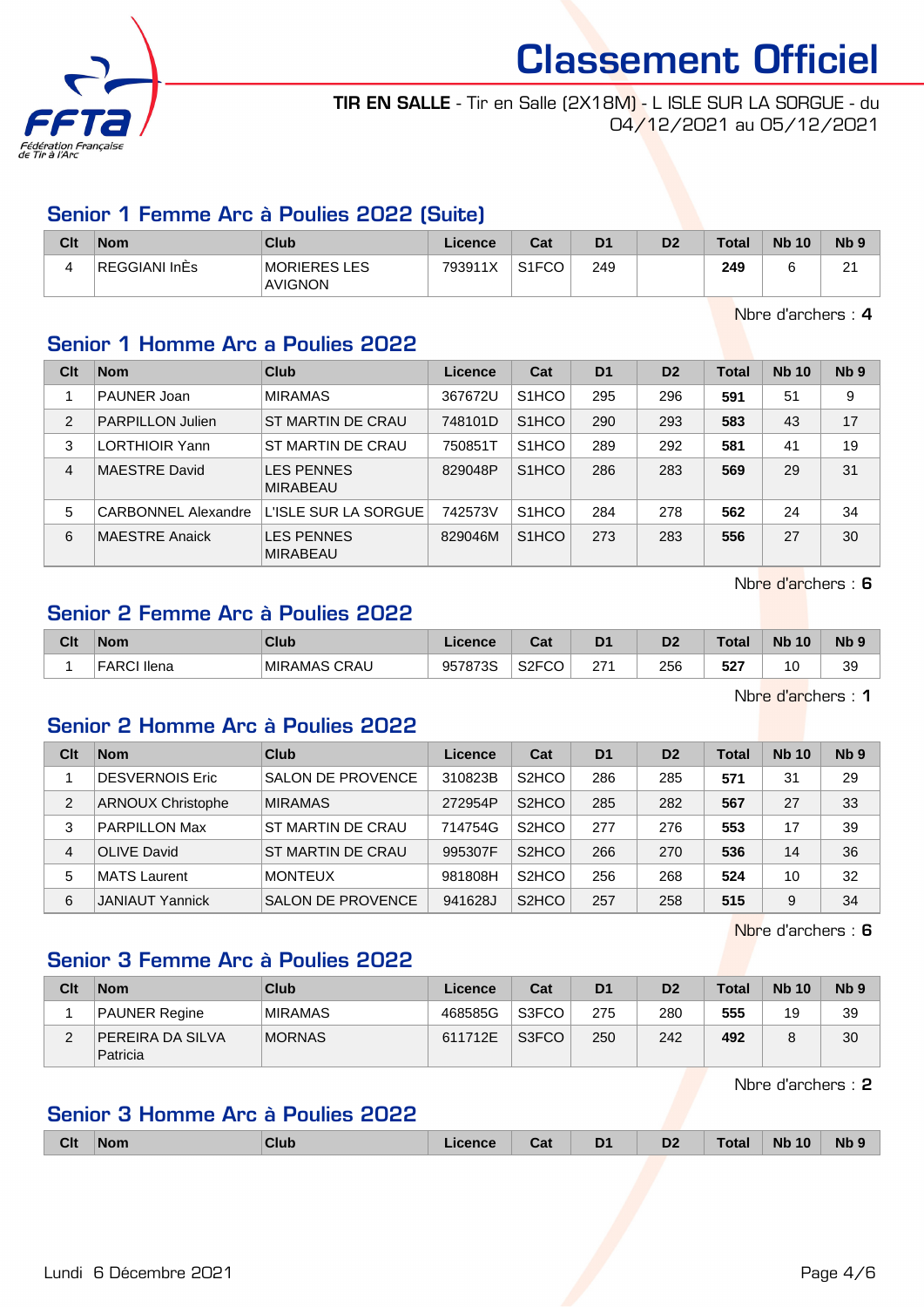

TIR EN SALLE - Tir en Salle (2X18M) - L ISLE SUR LA SORGUE - du 04/12/2021 au 05/12/2021

## Senior 3 Homme Arc à Poulies 2022 (Suite)

| Clt | <b>Nom</b>              | Club                           | Licence | Cat   | D <sub>1</sub> | D <sub>2</sub> | <b>Total</b> | <b>Nb 10</b> | N <sub>b</sub> <sub>9</sub> |
|-----|-------------------------|--------------------------------|---------|-------|----------------|----------------|--------------|--------------|-----------------------------|
|     | <b>PAUNER Bernard</b>   | <b>MIRAMAS</b>                 | 275224G | S3HCO | 281            | 286            | 567          | 27           | 33                          |
|     | <b>GERARDIN Francis</b> | PELISSANNE                     | 733560Y | S3HCO | 269            | 270            | 539          | 10           | 31                          |
| 3   | <b>GARCIA Guy</b>       | L'ISLE SUR LA SORGUE           | 435767K | S3HCO | 259            | 265            | 524          | 10           | 35                          |
| 4   | <b>VIDAL Jacques</b>    | MORIERES LES<br><b>AVIGNON</b> | 363130G | S3HCO | 256            | 255            | 511          | 4            | 42                          |

Nbre d'archers : 4

### Adultes Femme Bare Bow 2022

| Clt | <b>Nom</b>    | Club                     | Licence | Cat                | D <sub>1</sub> | D <sub>2</sub> | <b>Total</b> | <b>Nb 10</b> | N <sub>b</sub> <sub>9</sub> |
|-----|---------------|--------------------------|---------|--------------------|----------------|----------------|--------------|--------------|-----------------------------|
|     | EYMARD Sylvie | <b>ST MARTIN DE CRAU</b> | 883978W | S2FBB              | 233            | 217            | 450          |              |                             |
|     | AUPY Magali   | IST MARTIN DE CRAU       | 956444N | S <sub>2</sub> FBB | 199            | 200            | 399          |              |                             |

Nbre d'archers : 2

#### Adultes Homme Bare Bow 2022

| Clt            | <b>Nom</b>               | Club                                  | Licence | Cat                | D <sub>1</sub> | D <sub>2</sub> | <b>Total</b> | <b>Nb 10</b> | N <sub>b</sub> <sub>9</sub> |
|----------------|--------------------------|---------------------------------------|---------|--------------------|----------------|----------------|--------------|--------------|-----------------------------|
|                | <b>EYMARD Lionel</b>     | <b>MIRAMAS</b>                        | 860883T | S <sub>2</sub> HBB | 255            | 268            | 523          | 18           | 19                          |
| 2              | <b>MOUSSET Yves</b>      | <b>SALON DE PROVENCE</b>              | 914593Y | S <sub>2</sub> HBB | 236            | 254            | 490          | 10           | 18                          |
| 3              | <b>CRENIER Dominique</b> | LA TOUR D'AIGUES                      | 677652D | S3HBB              | 241            | 239            | 480          | 7            | 24                          |
| $\overline{4}$ | <b>PLATRET Laurent</b>   | <b>MALLEMORT</b>                      | 832994D | S <sub>2</sub> HBB | 235            | 235            | 470          | 6            | 16                          |
| 5              | AMAT Pierre- Jean        | <b>MORIERES LES</b><br><b>AVIGNON</b> | 714966M | S3HBB              | 209            | 204            | 413          | 3            | 11                          |
| 6              | <b>GIRARDOT Thierry</b>  | <b>MONTEUX</b>                        | 967788U | S <sub>2</sub> HBB | 193            | 189            | 382          | 2            | 7                           |
| 7              | <b>AUPY Olivier</b>      | <b>ST MARTIN DE CRAU</b>              | 826974K | S2HBB              | 192            | 181            | 373          | 4            | 4                           |
| 8              | <b>HENRY Herve</b>       | CAVAILLON                             | 936888G | S3HBB              | 179            | 189            | 368          | 1            | 7                           |

Nbre d'archers : 8

## Autres tirs

#### Senior 1 Homme Arc Classique 2022

| <b>Tir</b> | <b>Nom</b>             | <b>Club</b>       | Licence | $\sim$<br>ual      | D <sub>1</sub> | D <sub>2</sub> | <b>Total</b> | <b>N<sub>b</sub></b><br>10 | N <sub>b</sub> s |
|------------|------------------------|-------------------|---------|--------------------|----------------|----------------|--------------|----------------------------|------------------|
| Tir $2$    | <b>ISOARD Matthieu</b> | <b>IMALLEMORT</b> | 763145F | S <sub>1</sub> HCL | 239            | 223            | 462          |                            | . .              |

Nbre d'archers : 1

## Senior 3 Homme Arc Classique 2022

| <b>Tir</b> | Nom                         | Club              | Licence | Cat   | D <sub>1</sub> | D <sub>2</sub> | <b>Total</b> | <b>Nb 10</b> | <b>N<sub>b</sub></b> |
|------------|-----------------------------|-------------------|---------|-------|----------------|----------------|--------------|--------------|----------------------|
| Tir 2      | BARTHELEMY<br>Jean<br>Denis | <b>CARPENTRAS</b> | 090279E | S3HCL | 239            | 249            | 488          |              | 20                   |

Nbre d'archers : 1

## Junior Homme Arc à Poulies 2022

|  | l II | 'Nom | Club | icence | va. | D <sub>1</sub><br>- | D <sub>2</sub> | $-$ nte $-$ | 10<br><b>Nb</b> | <b>Nb</b> |
|--|------|------|------|--------|-----|---------------------|----------------|-------------|-----------------|-----------|
|--|------|------|------|--------|-----|---------------------|----------------|-------------|-----------------|-----------|